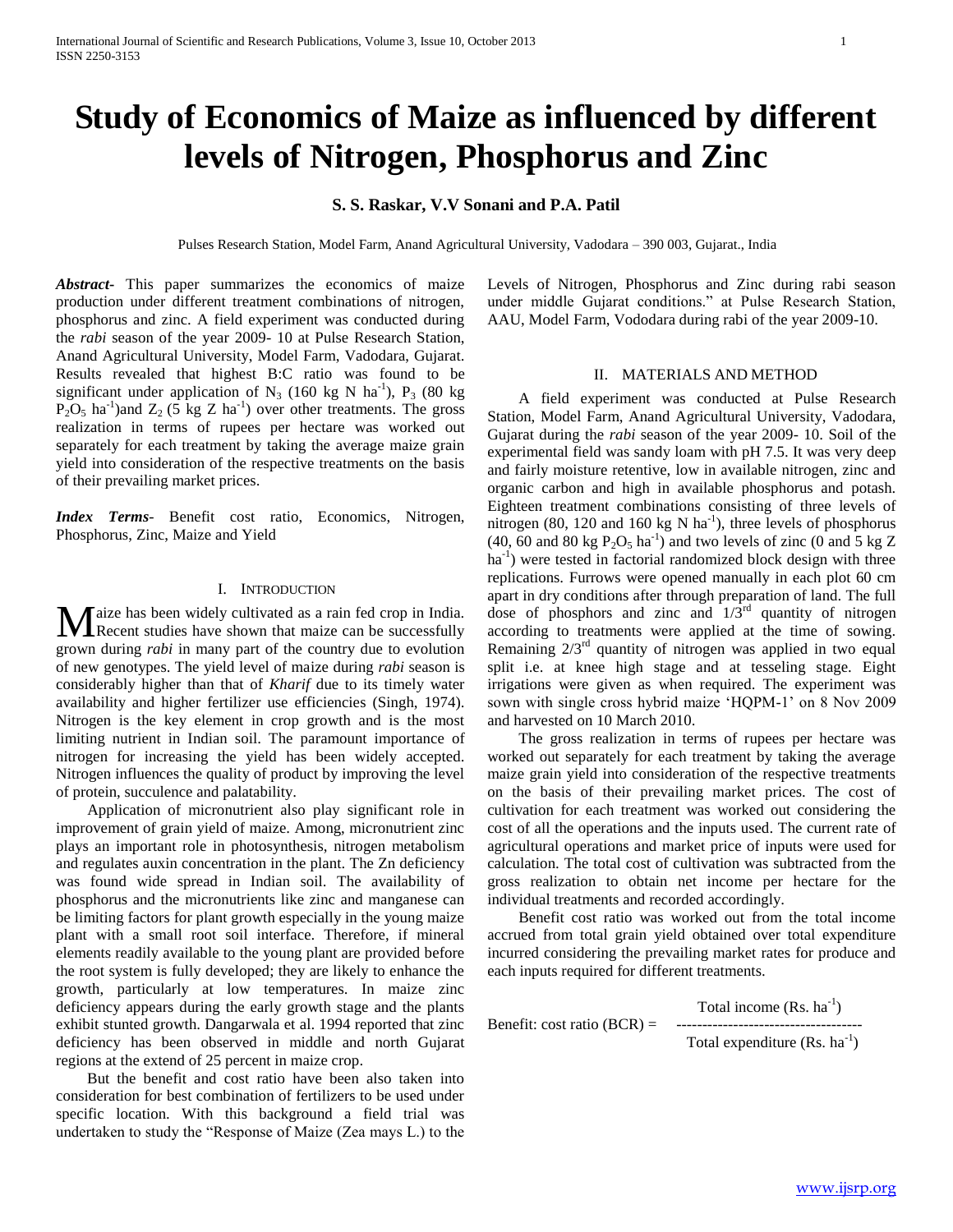# III. RESULTS AND DISCUSSION

 Economics the crop as influenced by nitrogen, phosphorus and zinc levels are presented in Table 1 and also graphically presented in Fig.1.

#### **Effect of nitrogen levels on B: C ratio:**

The data given in Table 1 indicated that treatment  $N_3$  (160) kg N ha<sup>-1</sup>) recorded the highest net realization (Rs. 41079 ha<sup>-1</sup>) with maximum BCR value of 2.21. It was closely followed by  $N_2$  $(120 \text{ kg N} \text{ ha}^{-1})$ , which realized the net income of Rs. 38262 ha<sup>-1</sup> with the BCR value of 2.17, while the lowest net return was noticed under treatment N<sub>1</sub> (80 kg N ha<sup>-1</sup>) Rs. 32631 ha<sup>-1</sup> with the BCR value of 2.03. Similar results were also reported by (Singh *et al.,* 2000a).

## **Effect of phosphorus levels on B: C ratio:**

 Effect of phosphorus levels on B: C ratio given in Table 1 indicated that treatment  $P_3$  (80 kg  $P_2O_5$  ha<sup>-1</sup>) recorded the highest net realization (Rs. 38855 ha<sup>-1</sup>) with BCR value of 2.14. The next best treatment was  $P_2$  (60 kg  $P_2O_5$  ha<sup>-1</sup>), which realized the net income of Rs.  $38705$  ha<sup>-1</sup> with the highest BCR value of 2.19. The lowest net return was noticed under treatment  $P_1$  (40 kg  $P_2O_5$ ) ha<sup>-1</sup>) Rs. 34412 ha<sup>-1</sup> with the BCR value of 2.09.

## **Effect of zinc levels on B: C ratio:**

 The results regarding economics as influenced by various levels of zinc presented in Table 1 indicated that the highest level of  $Zn_2$  (5 kg  $Zn$  ha<sup>-1</sup>) registered maximum net realization (Rs. 39992 ha<sup>-1</sup>) with BCR of 2.21 than application of  $Zn_1$  (0 kg  $Zn$  $ha^{-1}$ ) registered the lowest net realization of Rs. 34,656  $ha^{-1}$  with BCR value of 2.06. The results are in line of the results reported by Sawarkar *et al.* (1999).

# **Table 1: Economics of maize as influenced by different levels of nitrogen, phosphorus and zinc**

| <b>Treat</b><br>ments              | Yields<br>$(kg ha-1)$ |                   | Gross<br>realizati<br>(Rs.<br>on<br>$ha^{-1}$ | Cost<br>- of<br>cultivati<br>on<br>(Rs.<br>ha <sup>-</sup> | <b>Net</b><br><b>Realiza</b><br>-tion | B<br>C<br>R |  |  |  |  |  |
|------------------------------------|-----------------------|-------------------|-----------------------------------------------|------------------------------------------------------------|---------------------------------------|-------------|--|--|--|--|--|
|                                    | Gra<br>in             | <b>Stov</b><br>er |                                               |                                                            | (Rs. ha                               |             |  |  |  |  |  |
| Nitrogen levels, kg ha $^{-1}$ (N) |                       |                   |                                               |                                                            |                                       |             |  |  |  |  |  |
| $N_1:80$                           | 467<br>8              | 6959              | 56022                                         | 25106                                                      | 32631                                 | 2.0<br>3    |  |  |  |  |  |
| $N_2:120$                          | 520                   | 7628              | 62137                                         | 25625                                                      | 38262                                 | 2.1         |  |  |  |  |  |

|                                      | 9   |      |       |       |       | 7   |  |  |  |  |
|--------------------------------------|-----|------|-------|-------|-------|-----|--|--|--|--|
| $N_3:160$                            | 555 | 7742 | 65436 | 26144 | 41079 | 2.2 |  |  |  |  |
|                                      |     |      |       |       |       |     |  |  |  |  |
| Phosphorus levels, kg ha $^{-1}$ (P) |     |      |       |       |       |     |  |  |  |  |
| $P_1:40$                             | 483 | 7137 | 57816 | 25120 | 34412 | 2.0 |  |  |  |  |
|                                      | 8   |      |       |       |       | 9   |  |  |  |  |
| $P_2:60$                             | 527 | 7568 | 62579 | 25625 | 38705 | 2.1 |  |  |  |  |
|                                      | 2   |      |       |       |       | 9   |  |  |  |  |
| $P_3:80$                             | 532 | 7625 | 63199 | 26129 | 38855 | 2.1 |  |  |  |  |
|                                      | 8   |      |       |       |       | 4   |  |  |  |  |
| Zinc levels, $kg ha^{-1}(Zn)$        |     |      |       |       |       |     |  |  |  |  |
| $Zn_1:0$                             | 489 | 7165 | 58392 | 25476 | 34656 | 2.0 |  |  |  |  |
|                                      | 6   |      |       |       |       | 6   |  |  |  |  |
| Zn <sub>2</sub> :5                   | 539 | 7721 | 64005 | 25774 | 39992 | 2.2 |  |  |  |  |
|                                      | 6   |      |       |       |       |     |  |  |  |  |

**Input cost** Selling price Rs. 12.09 per kg of N Grain  $\overline{\omega}$  Rs 9 kg<sup>-1</sup> Rs. 23.50 per kg of  $P_2O_5$ <br>
Rs. 55.55 per kg of Zn<br>
Cost of maize seeds: Rs. 55.55 per kg of Zn  $Rs. 130 kg^{-1}$ 

Stover @  $\text{Rs } 2 \text{ kg}^{-1}$ 

#### IV. CONCLUSIONS

- In light of the results obtained from this investigation, it can be concluded that for securing maximum seed yield and net profit, it is advisable to apply 120 kg N ha-1 and 60 kg P2O5 ha-1 in addition to 5 kg Zn ha-1 to *rabi* maize crop var. HQPM-1 under middle Gujarat Agroclimatic conditions.
- The experiment should be repeated for at least two or three seasons for evaluating consistency and applicability of the treatments to arrive at conclusive recommendations.
- Different sources of fertilizer and methods of application should be tested through judging the fertilizer use efficiency in order to minimize the load of increasing cost of fertilizers on farmer.
- It is worthwhile to include different organic sources as a part in the nutrient management of the crop considering the soil sustainability in long run as well as to minimize the cost of cultivation which ultimately results in increased B: C ratio.
- Similar economics studies should be generated for other Agro climatic zones where the maize is cultivated.